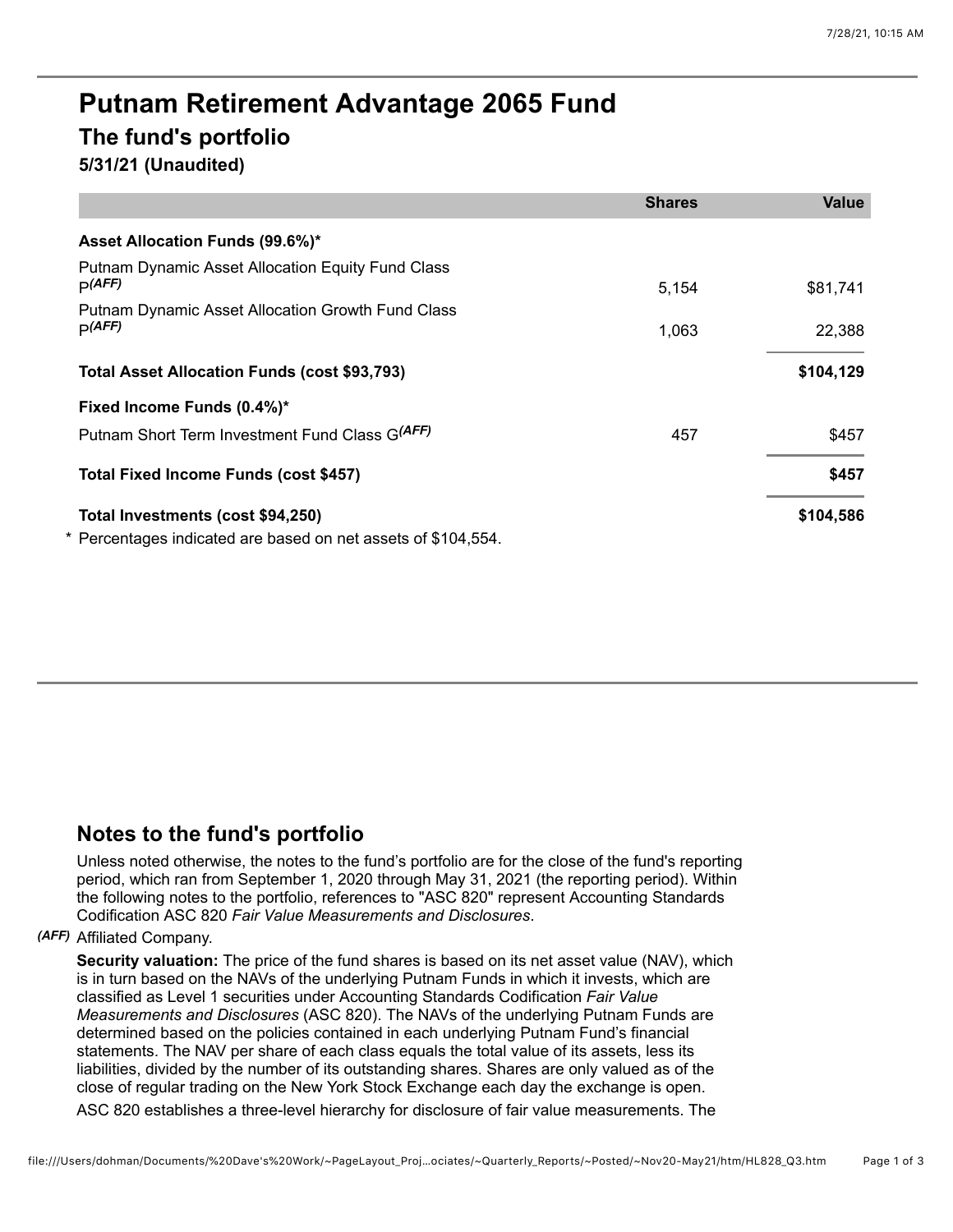valuation hierarchy is based upon the transparency of inputs to the valuation of the fund's investments. The three levels are defined as follows:

**Level 1:** Valuations based on quoted prices for identical securities in active markets.

**Level 2:** Valuations based on quoted prices in markets that are not active or for which all significant inputs are observable, either directly or indirectly.

**Level 3:** Valuations based on inputs that are unobservable and significant to the fair value measurement.

The following is a summary of the inputs used to value the fund's net assets as of the close of the reporting period:

|                                       | <b>Valuation inputs</b> |                 |  |               |  |
|---------------------------------------|-------------------------|-----------------|--|---------------|--|
| Investments in securities:            | Level 1                 | Level 2 Level 3 |  | Total         |  |
| Putnam Retirement Advantage 2065 Fund | \$104,586               | - S—            |  | \$— \$104.586 |  |

### **Affiliated transactions**

Transactions during the reporting period with a company which is under common ownership or control, or involving securities of companies in which a fund owned at least 5% of the voting securities, were as follows:

#### **Putnam Retirement Advantage 2065 Fund**

| <b>Affiliates</b>                                                     | Fair<br>value<br>8/31/20 | as of Purchase | cost proceeds |      | Sale Investment Capital gain<br>income distributions | <b>Realized</b><br>gain | Change in<br>appreciation<br>(loss) (depreciation) | <b>Shares</b><br>unrealized outstanding<br>as of<br>5/31/21 | Fair<br>value as<br><b>of</b><br>5/31/21 |
|-----------------------------------------------------------------------|--------------------------|----------------|---------------|------|------------------------------------------------------|-------------------------|----------------------------------------------------|-------------------------------------------------------------|------------------------------------------|
| Putnam<br>Dynamic<br>Asset<br>Allocation<br>Equity<br>Fund<br>Class P | \$-                      | \$73,564       | \$219         | $s-$ | \$—                                                  | \$12                    | \$8,384                                            | 5,154                                                       | \$81,741                                 |
| Putnam<br>Dynamic<br>Asset<br>Allocation<br>Growth<br>Fund<br>Class P |                          | 20,441         | 5             |      |                                                      |                         | 1,952                                              | 1,063                                                       | 22,388                                   |
| Putnam<br>Short Term<br>Investment<br>Fund<br>Class G                 |                          | 516            | 59            | 1    |                                                      |                         |                                                    | 457                                                         | 457                                      |